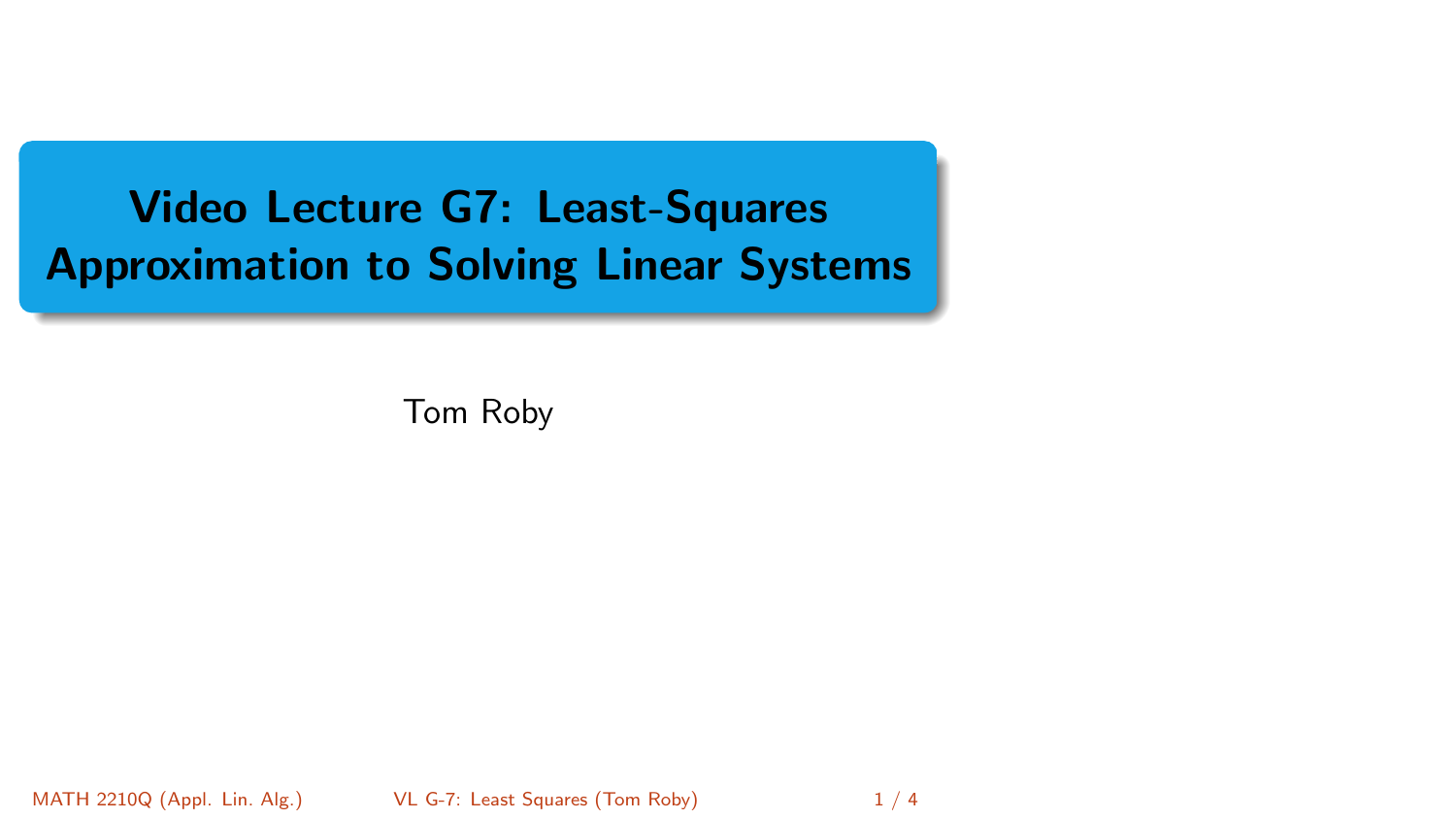# Outline & Objectives

- Utilize the machinery of orthogonal projections to find least-squares solutions to inconsistent linear systems  $A\vec{x} = \vec{b}$ , where  $\vec{b} \notin$  Col A. Such solutions are the best approximations to actual solutions, and they are frequently needed in applications.
- Investigate the special cases where the columns of  $\overline{A}$  are orthogonal, or we have a QR factorization of A.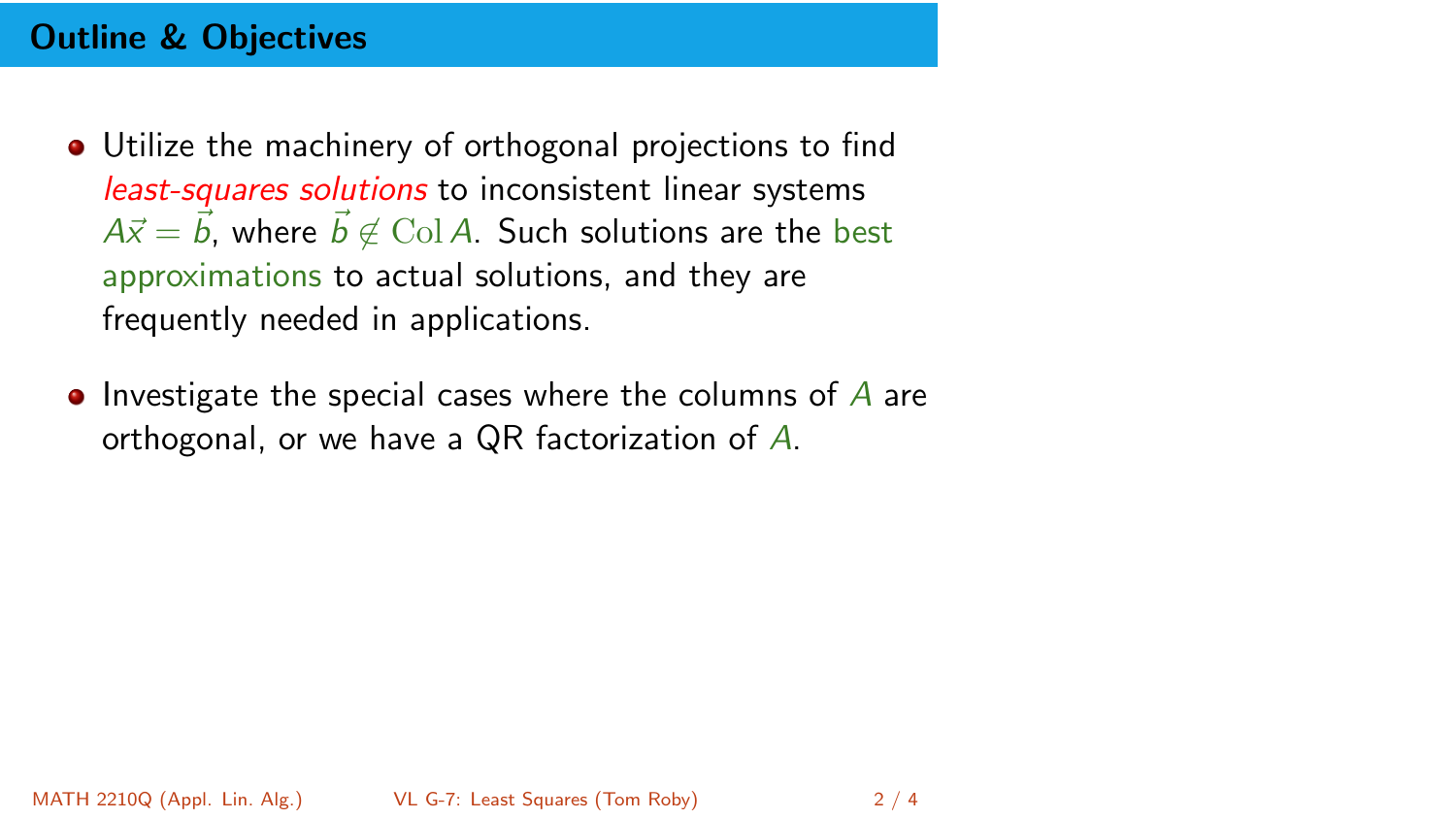# **Least-Squares Solutions to**  $A\vec{x} = \vec{b}$ .

#### Definition (least-squares solutions)

For  $A \in \mathbb{R}^{m \times n}$  and  $\vec{b} \in \mathbb{R}^m$ , a least-squares solution  $\widehat{x} \in \mathbb{R}^n$  to  $A \vec{b} - \vec{b}$  catisfies  $\|\vec{b} - A \widehat{b}\| < \|\vec{b} - A \widehat{b}\|$  $A\vec{x} = \vec{b}$  satisfies  $\|\vec{b} - A\widehat{x}\| \le \|\vec{b} - A\vec{x}\| \ \forall \vec{x} \in \mathbb{R}^n$ .

### Theorem (Normal equations)

 $\hat{x}$  is a least-squares soln to  $A\vec{x} = \vec{b} \iff A^T A \hat{x} = A^T \vec{b}$  (the normal equations for  $A\vec{x} = \vec{b}$ ), which always has at least one soln.

Proof: Let  $A = [\vec{a}_1 \cdots \vec{a}_n]$  and  $\hat{b} = \text{Proj}_{\text{ColA}} \vec{b}$ . Then  $\exists \hat{x}$  such that  $A \hat{\omega} = \hat{b}$ . By Orthogonal Drai Then  $\vec{b} = \hat{b}$ ,  $\vec{b} = A \hat{\omega}$  is in that  $A\hat{x} = \hat{b}$ . By Orthogonal Proj Thm,  $\vec{b} - \hat{b} = \vec{b} - A\hat{x}$  is in  $(\text{Col } A)^{\perp}$ , equivalently,  $\vec{a}_j \cdot (\vec{b} - \vec{A} \hat{x}) = 0$  for  $j \in [n]$ . Rewrite this in matrix form to get  $A^{\mathsf{T}}(\vec{b} - A\hat{x}) = \vec{0} \iff A^{\mathsf{T}} A \hat{x} = A^{\mathsf{T}} \vec{b}.$ 

$$
A = \begin{bmatrix} 1 & 1 \\ 0 & 0 \\ 2 & 3 \end{bmatrix}, \ \vec{b} = \begin{bmatrix} -1 \\ 2 \\ 4 \end{bmatrix}.
$$

MATH 2210Q (Appl. Lin. Alg.) [VL G-7: Least Squares](#page-0-0) (Tom Roby) 3 / 4